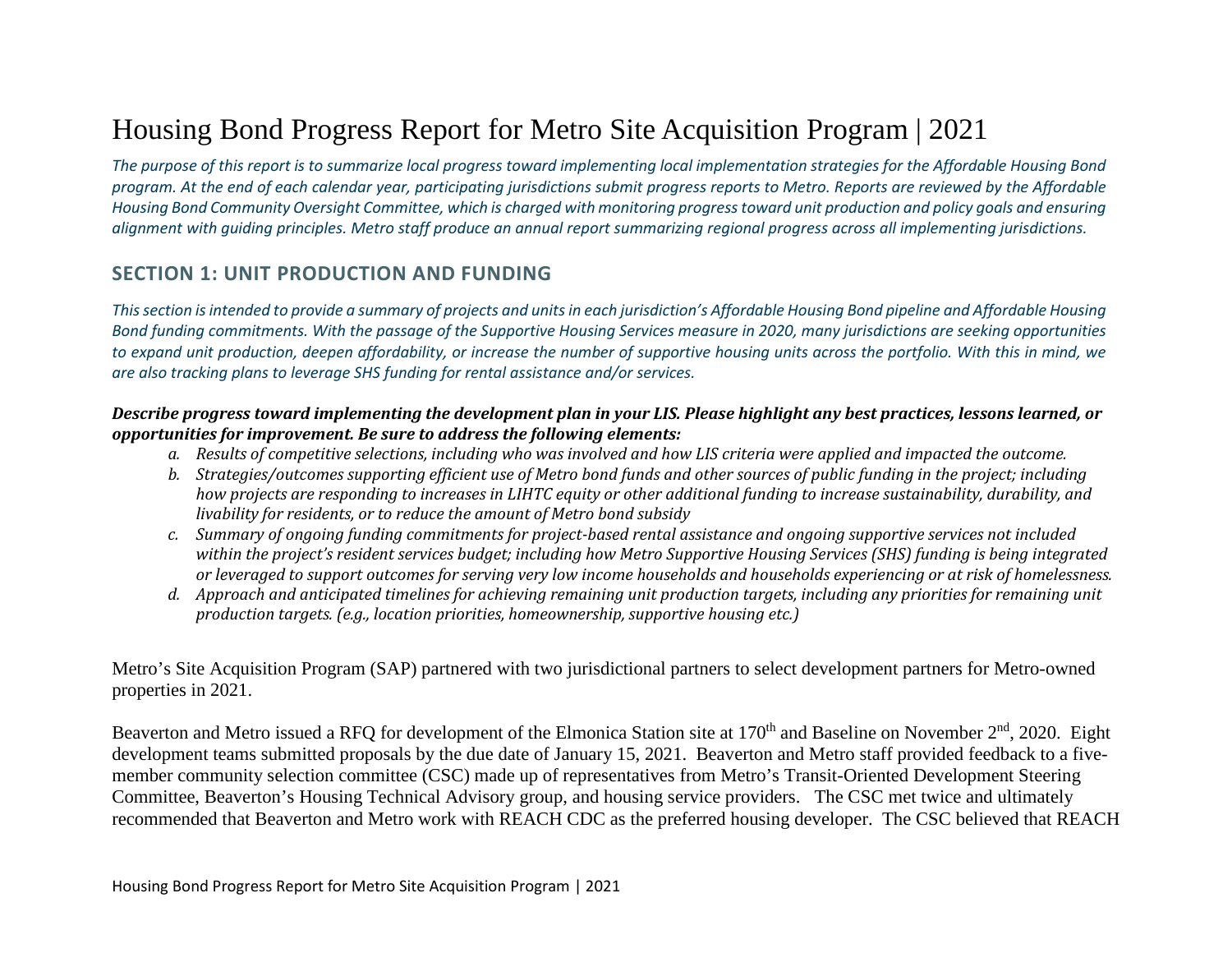best met the LIS goals described in the RFQ related to unit targets and unit mix, COBID participation, and community engagement. REACH's proposal created the most units (81) and had the most aggressive COBID hard and soft cost goal that also included a BIPOC general contractor. REACH partnered with Bienestar to deliver programming that will be reflective and responsive to the needs of the community and committed to robust community engagement to provide further feedback into building design and programming.

Portland Housing Bureau also issued its Metro Bond Opportunity Solicitation (M-BOS) in the spring of 2021 for the Metro-owned site at 74th and Glisan in Northeast Portland. PHB's selection committee recommended Related NW as the preferred development partner for the property in late 2021. Related's proposal will construct 137 new units, including 56 units available to households earning 30 percent AMI or below (41 will be permanent supportive housing), and 63 family sized units (including 3 and 4 bedrooms). This project will advance PHB's LIS unit targets and contracting goals with 50 percent participation from COBID and DMWESB contractors. To address LIS goals related to racial equity, Metro established a community stakeholder committee prior to the M-BOS made up of people impacted by housing instability and homelessness, BIPOC, neighbors, and individuals with disabilities to create a statement of values for the site's development that would be used to partially score proposals. Two members of the stakeholder committee participated in the evaluation of the development proposals.

The Site Acquisition Program also partnered with PHB to acquire the Barbur Portland Value Inn at 10450 SW Barbur Blvd. PHB and the SAP anticipate offering the property as part of a solicitation later in 2022, but in the meantime, it will be used as a temporary homeless shelter operated by the Joint Office of Homeless Services and a non-profit partner.

These three sites meet many of the SAP's location-based LIS criteria. All are within a Metro Equity Focus Area and have a higher than regional average representation of People of Color or People with Limited English Proficiency. All sites are near high-frequency transit and amenities, and have limited existing supplies of nearby income-restricted housing. The 74<sup>th</sup> and Glisan site is within an area at risk of displacement and the Barbur Value Inn property is adjacent to the future Southwest Corridor, a major fixed-rail transportation investment. New affordable housing at these sites should help prevent additional displacement due to rising rents.

The SAP also anticipates future development in Clackamas County (Lake Oswego), Hillsboro, and Gresham. Metro, Lake Oswego, and the Housing Authority of Clackamas County (HACC) have entered into a Memorandum of Understanding outlining the SAP's acquisition of land from the city that was formerly used for construction staging. This property, located at W. Sunset and Boones Ferry Road may support approximately 50 multifamily units. Metro will purchase the site from Lake Oswego for appraised value (appraisal currently underway) and will work with city staff and HACC to release a developer solicitation. This property is in an area of Clackamas County with very limited existing affordable housing.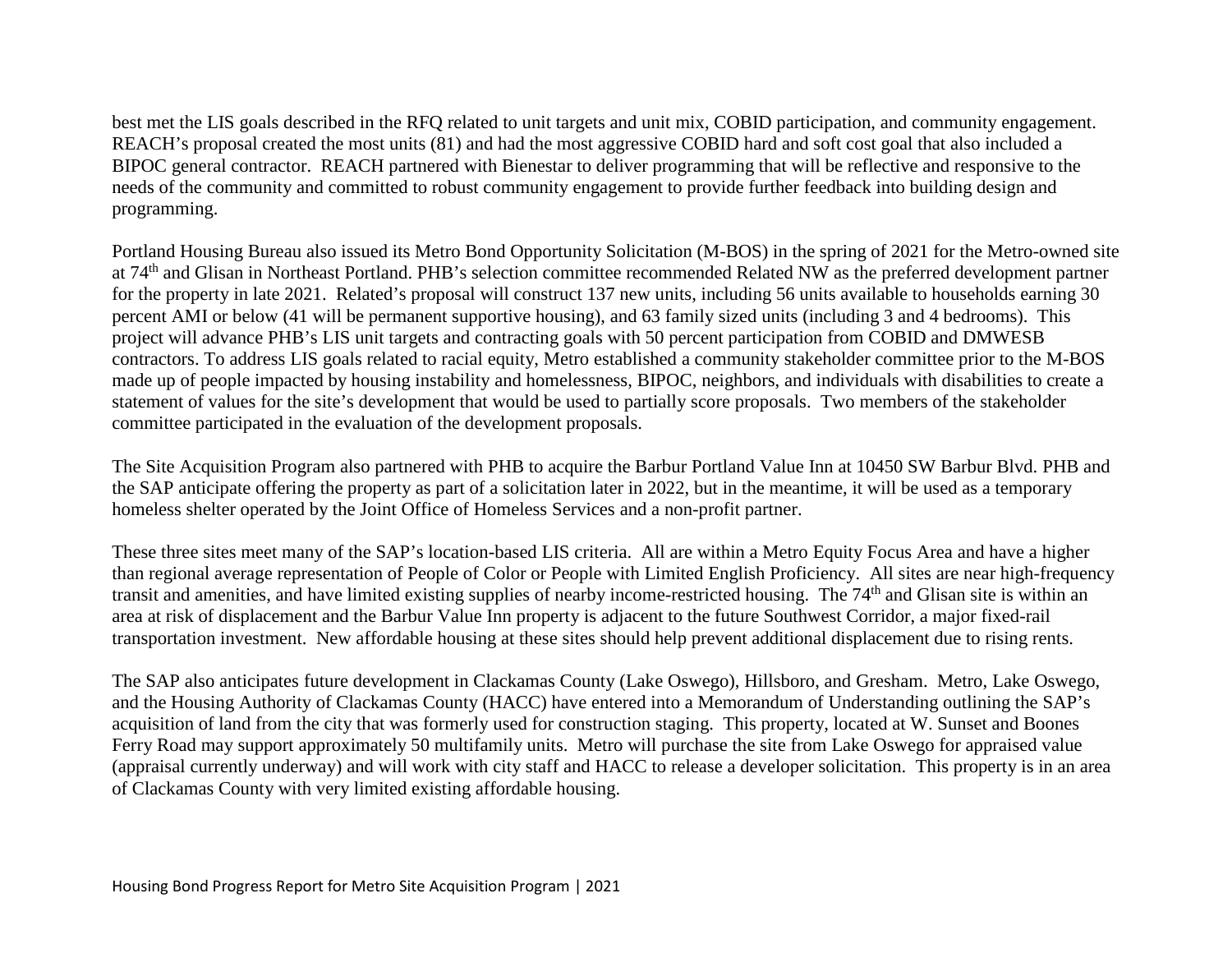The SAP is under contract on a property in Hillsboro and is currently performing due diligence. The site is located within an area with limited affordable housing and in a Metro equity focus area with higher than average population of people of color and people with limited English proficiency. SAP and Hillsboro staff estimate the property could support approximately 60 units but will need to complete due diligence to confirm. The SAP anticipates contributing all its \$4.5 million Hillsboro allocation to this future project if it closes on the property.

Metro's Transit-Oriented Development Program previously purchased a property just northeast of the Civic Center MAX station in Gresham and anticipates contributing it to the SAP as a future Housing Bond project. The site is within a Metro equity focus area with a higher than average population of people of color and people with limited English proficiency.

Finally, the SAP is contributing its \$1.7 million allocation from unincorporated Multnomah County to Home Forward's future affordable housing project at SW  $2<sup>nd</sup>$  St. and SW Kendall Ave in Troutdale. Home Forward staff are currently managing a community engagement process that will inform the estimated 100-unit project. The SAP did not purchase the site, however Home Forward and Metro decided to dedicate the funds to this project due to the relatively small allocation.

Beaverton and Metro do not anticipate SHS funding to be incorporated into the Elmonica Station project. It is still to be determined if it will be incorporated into other future projects.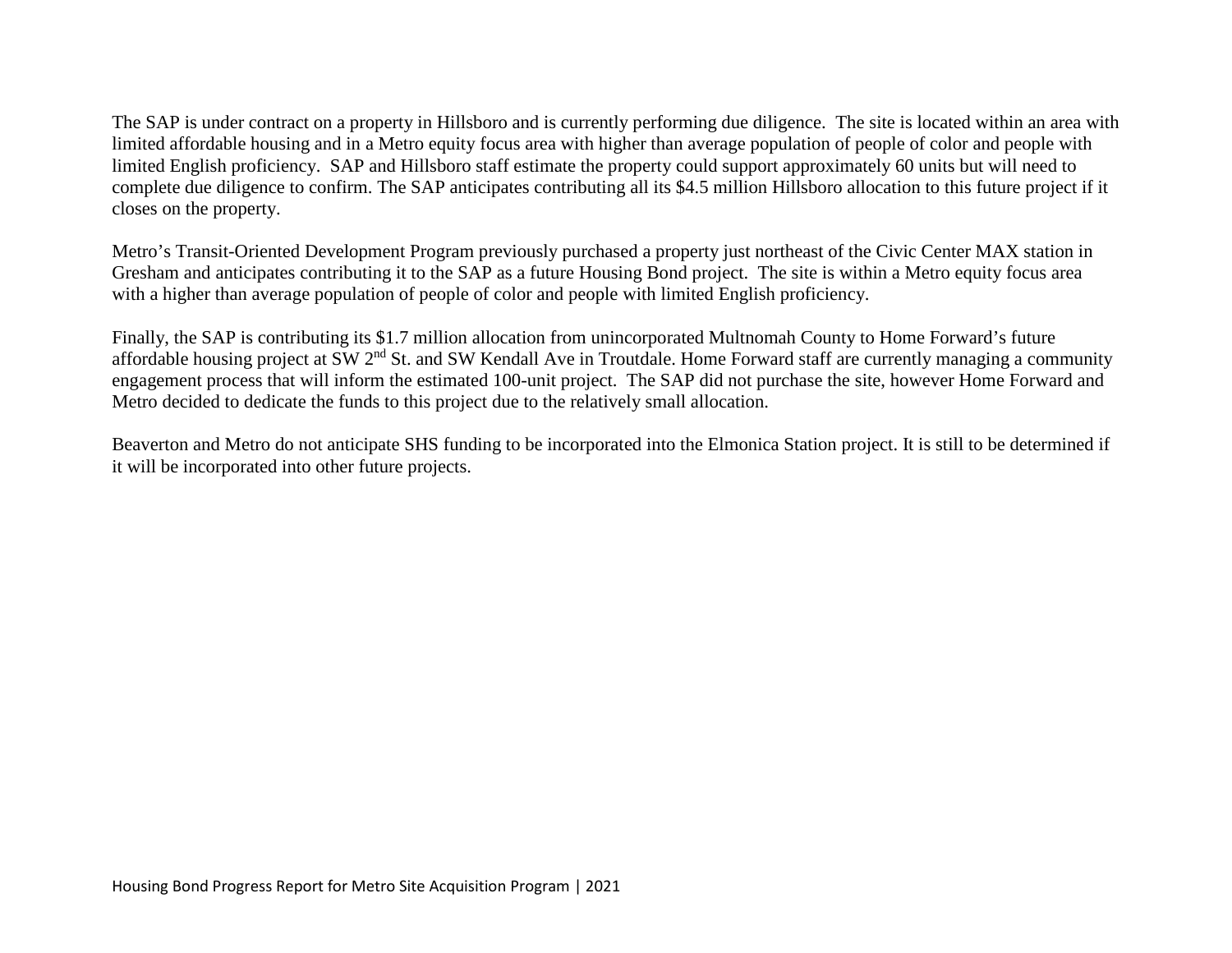# *Figure 1. SAP resources committed per jurisdiction*

| Project              | <b>Total Regional</b><br><b>Site Acquisition</b><br><b>Funds</b> | <b>Total SAP</b><br><b>Funds</b><br><b>Allocated to</b><br><b>Date</b> | <b>Percent</b><br><b>Allocated</b> | <b>Notes</b>                                                                                                    |
|----------------------|------------------------------------------------------------------|------------------------------------------------------------------------|------------------------------------|-----------------------------------------------------------------------------------------------------------------|
| <b>Beaverton</b>     | \$3,460,066                                                      | \$3,460,066                                                            | 100%                               | All funds invested in Elmonica Station                                                                          |
| Clackamas County     | \$12,909,788                                                     | TBD                                                                    | TBD.                               | Lake Oswego property purchase dependent on<br>appraisal in process. Potential for one additional<br>acquisition |
| Gresham              | \$2,972,999                                                      | \$2,972,999                                                            | 100%                               | All funds to be invested in Metro property near<br><b>Gresham Civic Station</b>                                 |
| Hillsboro            | \$4,517,453                                                      | \$4,517,453                                                            | 100%                               | Metro has a property under contract. All funds to be<br>invested in that project upon close.                    |
| Home Forward         | \$1,764,347                                                      | \$1,764,347                                                            | 100%                               |                                                                                                                 |
| Portland             | \$23,450,731                                                     | \$23,450,731                                                           | 100%                               | All funds committed to two projects: 74th and Glisan<br>and Barbur Portland Value Inn                           |
| Washington<br>County | \$12,940,615                                                     | \$0                                                                    | 0%                                 | No acquisitions in Washington County yet                                                                        |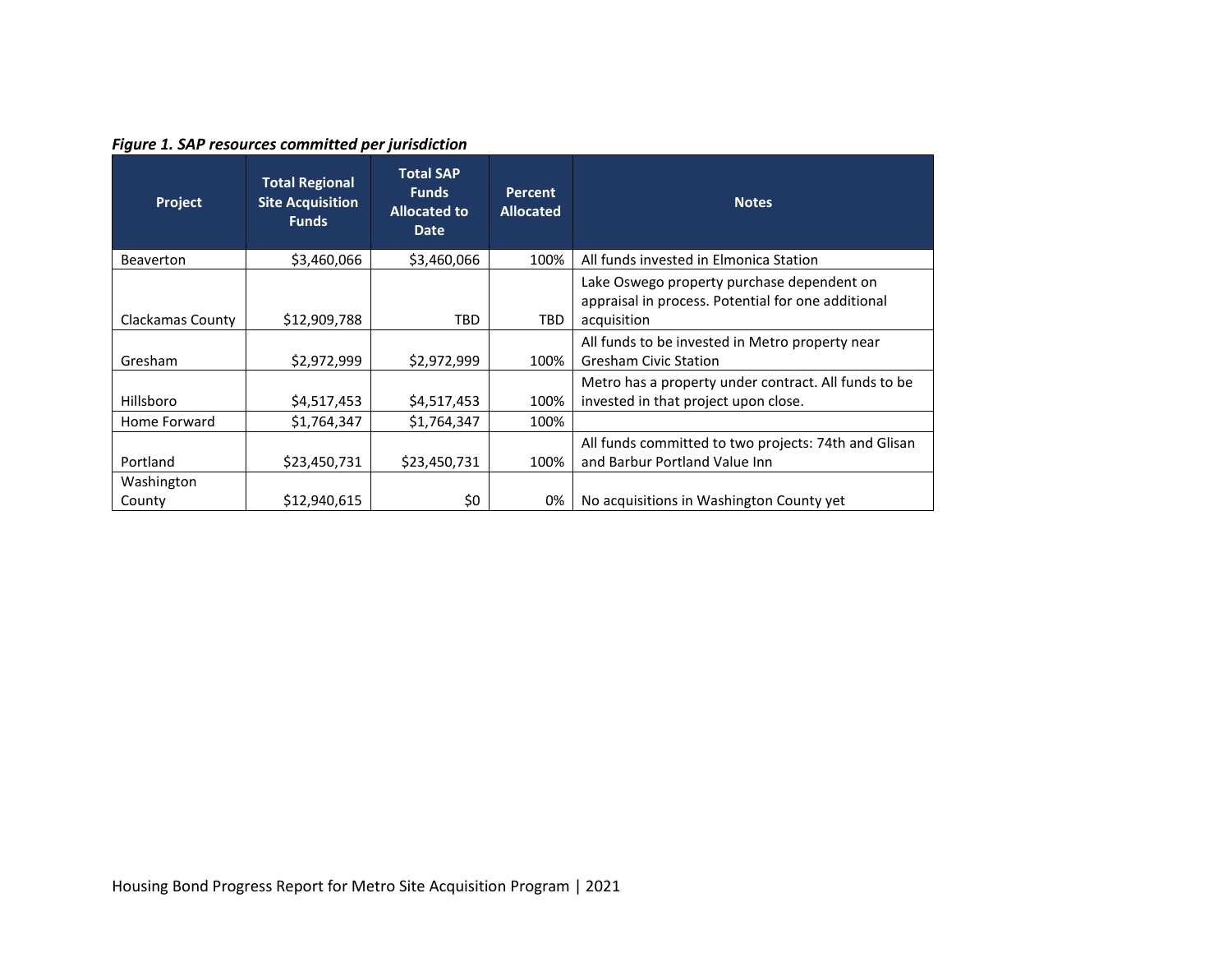|  | Figure 2. Production progress and resources committed per project |  |
|--|-------------------------------------------------------------------|--|
|  |                                                                   |  |

| Project                               | <b>Total</b>        | <b>Metro Bond</b><br><b>Funds</b><br>(SAP | <b>Number of BOND ELIGIBLE</b><br>units<br>(excludes manager units and non-<br>eligible units) |                     |                                           |                     | <b>Plans to leverage</b><br><b>Supportive Housing</b><br><b>Services (SHS) funding</b><br>(yes/no/TBD) | <b>Status</b>                 | Construc-<br>tion start<br><i>(anticipated</i><br>or actual) | Comple-<br>tion |                |
|---------------------------------------|---------------------|-------------------------------------------|------------------------------------------------------------------------------------------------|---------------------|-------------------------------------------|---------------------|--------------------------------------------------------------------------------------------------------|-------------------------------|--------------------------------------------------------------|-----------------|----------------|
|                                       | <b>Project Cost</b> | <b>Allocation</b> )                       | <b>Total units</b>                                                                             | 30%<br>AMI<br>units | Family<br>sized<br>$(2 +$<br><b>BRs</b> ) | <b>PSH</b><br>units | <b>For rental</b><br>assistance                                                                        | For<br>wraparound<br>services | Concept, final<br>approval,<br>construction,<br>complete     | Month/<br>Year  | Month/<br>year |
| <b>Elmonica Station</b>               | \$34,078,352        | \$11,900,000<br>( \$3,460,066)            | 81                                                                                             | 33                  | 33                                        | $\mathbf{0}$        | no                                                                                                     | no                            | Concept                                                      | 2/2023          | 6/2024         |
| 432 NE 74th Ave                       | \$56,515,117        | \$19,522,500<br>(\$11,550,000)            | 137                                                                                            | 56                  | 63                                        | 41                  | <b>TBD</b>                                                                                             | <b>TBD</b>                    | Concept                                                      | 1/2023          | 5/2024         |
| <b>Barbur Value Inn</b>               | <b>TBD</b>          | <b>TBD</b><br>( \$11,900,731)             | $80+$<br>(est.)                                                                                | <b>TBD</b>          | <b>TBD</b>                                | <b>TBD</b>          | <b>TBD</b>                                                                                             | <b>TBD</b>                    | Acquired                                                     | Q1 2024         | Q1 2025        |
| Lake Oswego<br>(Clackamas<br>Project) | <b>TBD</b>          | <b>TBD</b><br>(TBD)                       | $50+$<br>(est.)                                                                                | <b>TBD</b>          | <b>TBD</b>                                | <b>TBD</b>          | <b>TBD</b>                                                                                             | <b>TBD</b>                    | Negotiation                                                  |                 |                |
| Hillsboro Project                     | <b>TBD</b>          | <b>TBD</b><br>( \$4,517,453)              | 60 (est.)                                                                                      | <b>TBD</b>          | <b>TBD</b>                                | <b>TBD</b>          | <b>TBD</b>                                                                                             | <b>TBD</b>                    | Under<br>Contract                                            |                 |                |
| <b>Gresham Project</b>                | <b>TBD</b>          | <b>TBD</b><br>( \$2,972,999)              | <b>TBD</b>                                                                                     | <b>TBD</b>          | <b>TBD</b>                                | <b>TBD</b>          | <b>TBD</b>                                                                                             | <b>TBD</b>                    | Acquired                                                     |                 |                |
| Home Forward                          | <b>TBD</b>          | <b>TBD</b><br>( \$1,764,347)              | <b>TBD</b>                                                                                     | <b>TBD</b>          | <b>TBD</b>                                | <b>TBD</b>          | <b>TBD</b>                                                                                             | <b>TBD</b>                    |                                                              |                 |                |
| <b>Total committed or underway</b>    |                     | \$36,165,596                              |                                                                                                |                     |                                           |                     |                                                                                                        |                               |                                                              |                 |                |
| <b>LIS commitment</b>                 |                     | \$62,016,000                              |                                                                                                |                     |                                           |                     |                                                                                                        |                               |                                                              |                 |                |
| % of commitment complete              |                     | 58.3%                                     |                                                                                                |                     |                                           |                     |                                                                                                        |                               |                                                              |                 |                |
| <b>Remaining for LIS</b>              |                     | \$35,045,506                              |                                                                                                |                     |                                           |                     |                                                                                                        |                               |                                                              |                 |                |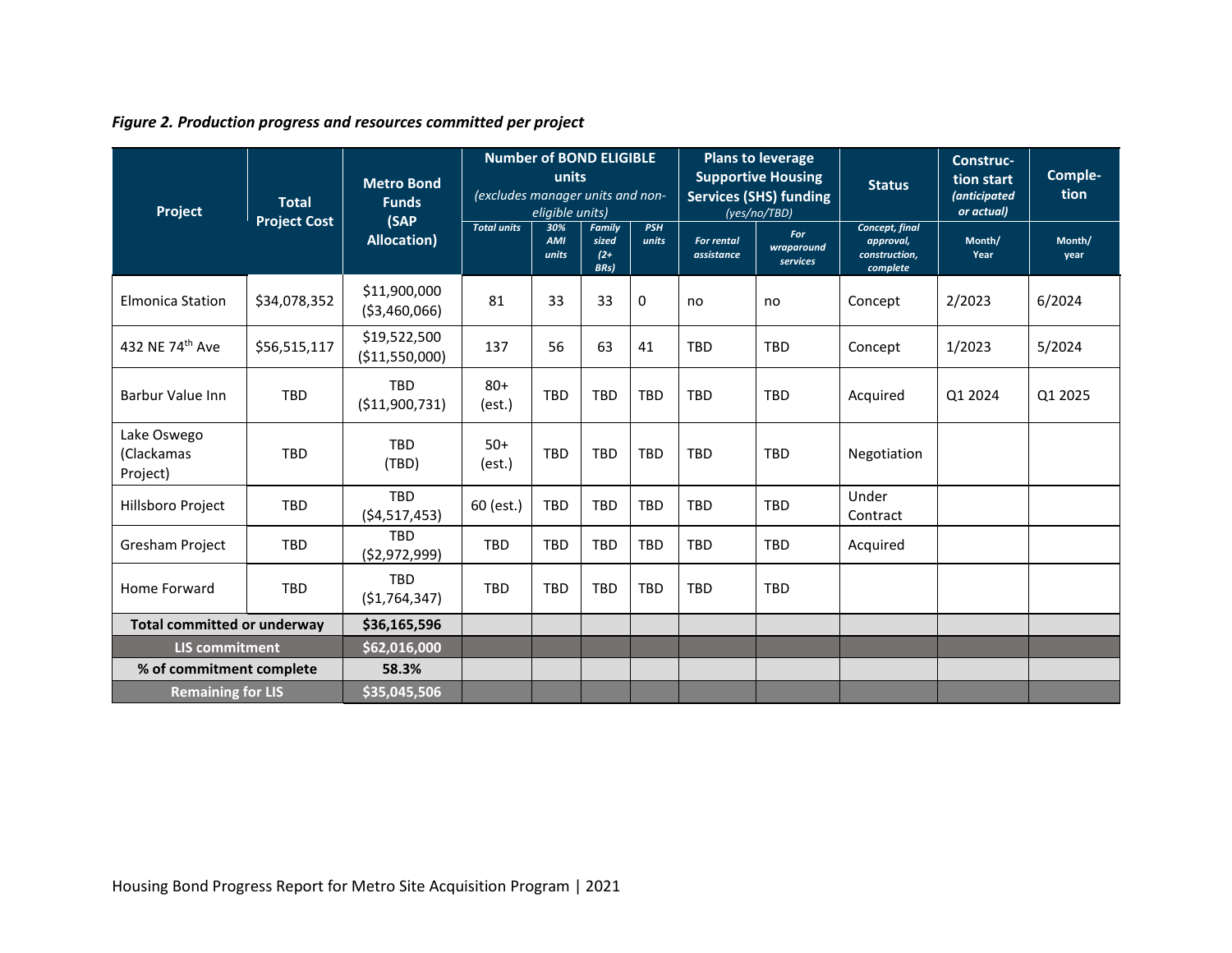# **SECTION 2: PROJECT HIGHLIGHTS**

*This section is intended to provide a brief overview of each project in the pipeline—and some of the noteworthy features.* 

## *Please provide a brief summary of each project in your portfolio, along with an image of the project. Be sure to describe:*

- *a. Number of units and unit mix (30% AMI, family-size, PBVs, PSH)*
- *b. Description of the location*
- *c. Who the project intends to serve*
- *d. Project team and partnerships*
- *e. Noteworthy features or highlights (e.g., community space, free wi-fi, climate resilience and sustainability)*

In 2021 two SAP projects (Elmonica Station and 74<sup>th</sup> and Glisan) completed a developer solicitation process and are at a stage of development where these questions can be answered.

#### **Elmonica Station**



REACH CDC will develop Metro's 1.07 acre Elmonica Station Property at 17030 SW Baseline in Beaverton. The site was previously purchased by Metro's TOD Program and is located just north of the Elmonica MAX station.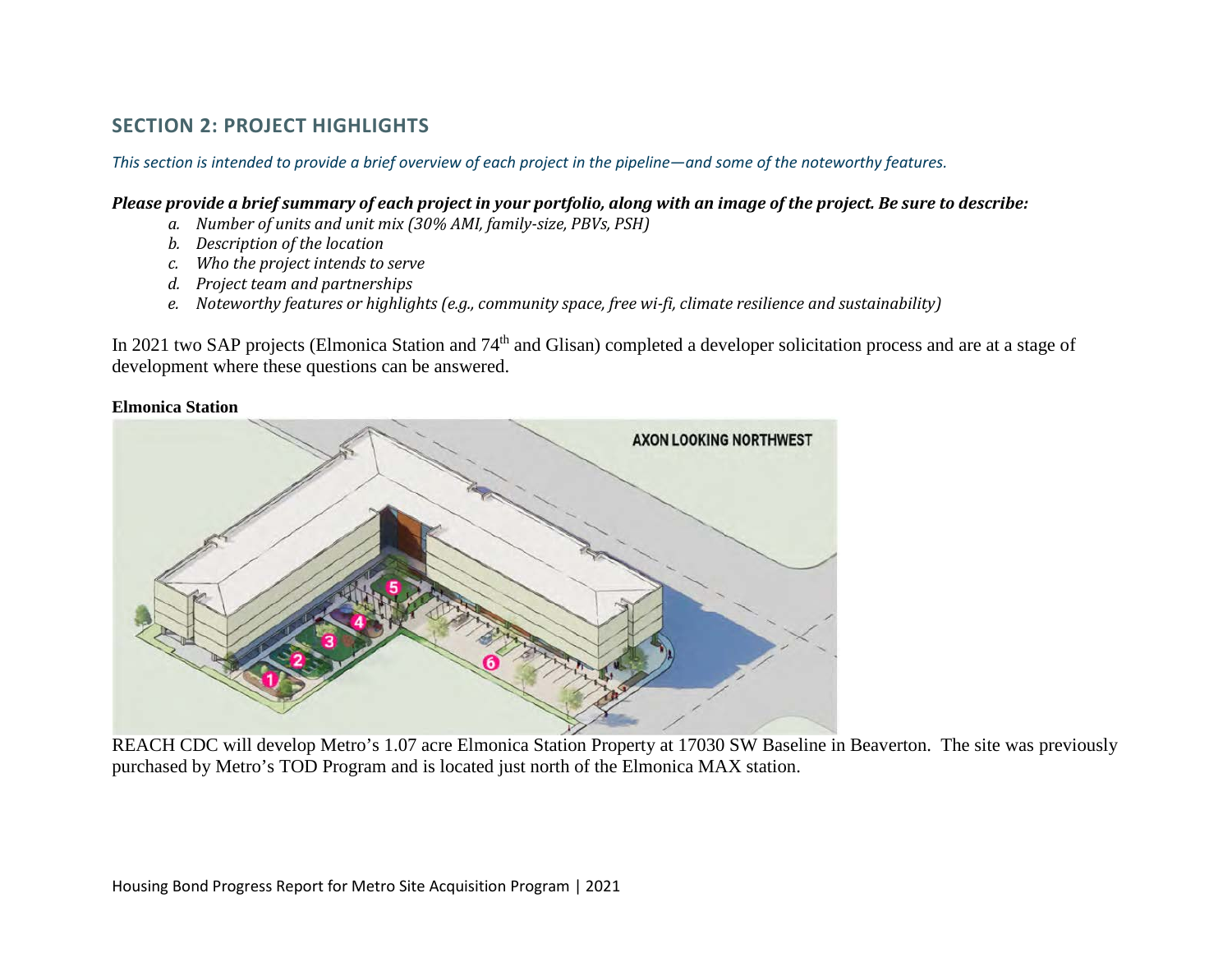REACH's project concept envisions a fourstory, L-shaped, 81-unit building that is tailored to the site's geometry. REACH proposes three stories of wood construction over a concrete podium to help provide 59 tuck-under and surface parking spaces. REACH's programming was informed by an engagement process conducted with members of the community living within their portfolio of affordable housing buildings. This process highlighted the importance of outdoor space that fosters community and pride in residence. As a response, REACH proposed a site plan that included a woonerf to help maximize outdoor areas while also addressing the Site's constraints to access. Other outdoor amenities include a picnic/lawn area, play structures and a pedestrian walking loop. Indoor areas include a fitness room, full-

#### **UNIT MIX**

| UNIT TYPE     | <b>AVERAGE SIZE</b><br>(SQFT) | <b>NUMBER OF</b><br>UNITS | % OF<br><b>UNITS</b> |
|---------------|-------------------------------|---------------------------|----------------------|
| Studio        | 420                           | 24                        | 30%                  |
| One Bedroom   | 644                           | 24                        | 30%                  |
| Two Bedroom   | 868                           | 18                        | 22%                  |
| Three Bedroom | 1.064                         | 15                        | 19%                  |
| TOTAL/AVERAGE | 705                           | 81                        | 100%                 |



#### **AFFORDABILITY MIX**

| <b>UNIT TYPE</b>           |            |         | NUMBER OF UNITS AFFORDABLE AT: TOTAL |                  | Studio |   |         |    |         |    |
|----------------------------|------------|---------|--------------------------------------|------------------|--------|---|---------|----|---------|----|
|                            | 30% AMI    | 60% AMI |                                      |                  |        |   |         |    |         |    |
| Studio                     | 11         | 13      | 24                                   | One Bedroom      |        |   |         |    |         |    |
| One Bedroom                | $^{\circ}$ | 24      | 24                                   | Two Bedroom      |        |   |         |    |         |    |
| Two Bedroom                | 7          | 10      | 17                                   |                  |        |   |         |    |         |    |
| Three Bedroom*             | 15         | 0       | 15                                   | Three Bedroom    |        |   |         |    |         |    |
| Manager's Unit             |            |         | ×,                                   |                  |        |   |         |    |         |    |
| <b>TOTAL</b>               | 33         | 47      | 81                                   | Manager's Unit - |        |   |         |    |         |    |
| <b>PERCENT OF</b><br>UNITS | 41%        | 58%     | 100%                                 | 0                |        | 5 | 10      | 15 | 20      | 25 |
|                            |            |         |                                      |                  |        |   | 30% AMI |    | 60% AMI |    |

sized kitchen, bike parking, and a community pantry operated in partnership with the Oregon Food Bank. Laundry rooms will be centrally located with flexible community spaces and play areas.

The proposed 81-unit building includes studios and three-bedroom apartments. REACH proposes placing studio units adjacent to three-bedroom units and using a preference policy to prioritize placement of extended family members within those studios. Sixty percent of the units are studios or one-bedroom units based on the strong preference REACH received for those units through their engagement process. Over 40 percent of the units will be available to households earning 30 percent AMI or below.

The rest of the REACH team is rounded out by Colas Construction, Bienestar, and Salazar Architect. Colas is the largest Blackowned construction firm in the Pacific Northwest and has ample experience throughout the region construction affordable housing. Beinestar has a long history of working with Latinx and immigrant communities within Washington County and will be providing services to the residents of the proposed project. Salazar also has a history of designing contemporary and collaborative affordable housing projects, like the recently approved Las Adelitas project in Portland.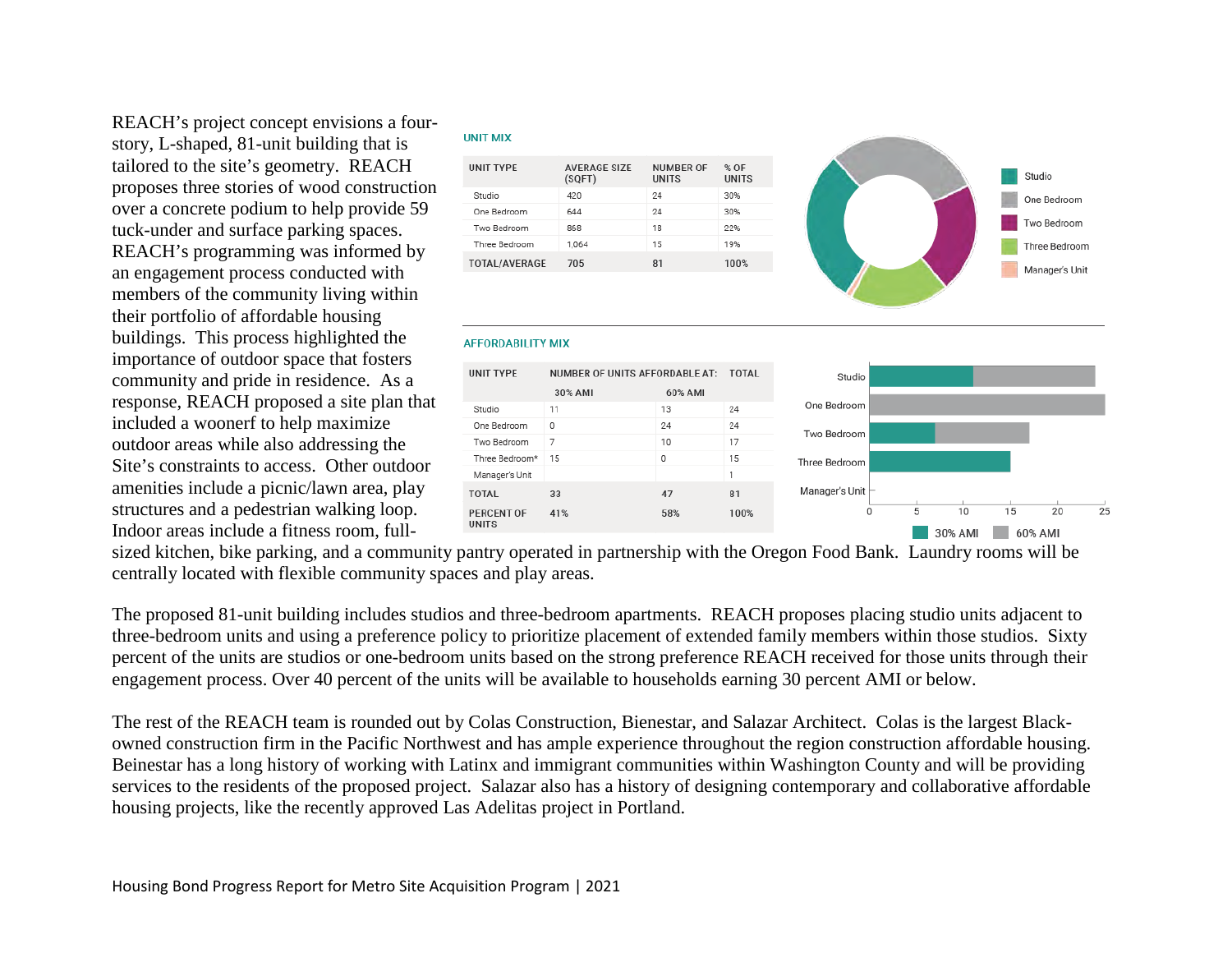# **74th and Glisan**

Related NW will develop Metro's property at 432 NE 74<sup>th</sup> Avenue in Portland. Related is partnering with Immigrant and Refugee Community Organization (IRCO) and Catholic Charities to develop the Site with 137 units that includes a 41-unit Enhanced Supportive Housing Building and a 96-unit family housing building. Mercy Corp NW will develop small business capacity with the inclusion of two retail incubator spaces and a "social impact café" with a culinary and barista training program in the ground floor commercial space. IRCO plans to co-locate their first multi-cultural preschool in Multnomah County at the Site, planned for the southern R2.5 portion of the property. The Supportive Housing portion of the project targets a population of BIPOC, seniors, homeless and survivors of domestic violence while the family-focused portion will target BIPOC, immigrant, refugee and intergenerational families.

Building A (outlined in blue in the figure) will include the 96 units of family housing, including studios, one-, two-, three-, and four-bedroom units ranging from 400 SF to 1,200 SF. Income levels will range from 30 percent to 60 percent. The building will be four stories tall and constructed with a concrete podium with 62 parking spaces. Building B, (outlined in orange) will include 41 permanent supportive housing studio units averaging 400 SF. These units will be supported by project-based vouchers and will serve residents earning 30 percent AMI or below. This building will include the retail incubator and café spaces and will activate Glisan.

Related Northwest is a division of Related California, a fully-integrated real estate firm with a 30 year track record of delivering affordable housing, mixed-income housing and mixed-use developments. The company has developed 16,000 residences and has more than 3,000 affordable units in predevelopment in San Francisco, Los Angeles, Irvine and Portland. Related is backed by The Related Companies, L.P. of New York, a privately owned real estate firm with over \$60 billion of assets.



Catholic Charities was founded in 1933 to combat poverty and injustice throughout Western Oregon by operating an array of programs and services to meet the needs of the most vulnerable people in the community regardless of faith. They will provide wrap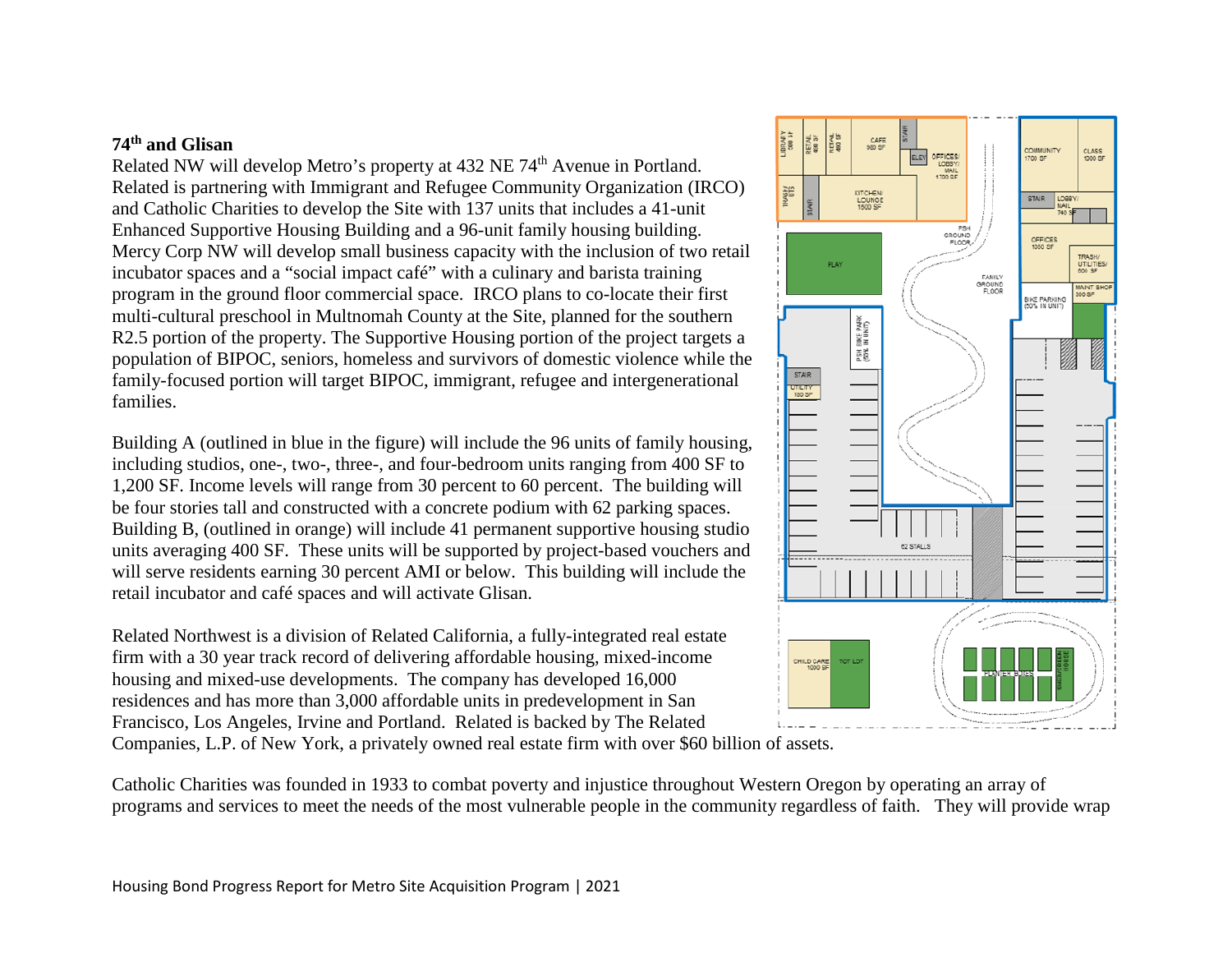around services to the 41-unit permanent supportive housing units and expand on their experience operating the Kenton Women's Village.

IRCO was founded in 1976 and has over 40 years of experience working with refugee and immigrant communities. IRCO will provide culturally specific family services targeting BIPOC, new arrival families, immigrants, refugees and multi-generational families including seniors. IRCO will also operate the multi-cultural preschool as well as educational classes, translation services and economic programs.

Mercy Corps was founded in 1976 as a global organization to alleviate suffering, poverty and oppression. Mercy Corp Northwest will provide educational opportunities and mentorship through their robust small business programs, barista training for the social impact café and housing referrals.

Humble Pie's mission is to transform lives from the grips of addiction, criminal past and feelings of hopelessness by giving people a second chance and an opportunity to thrive in the workplace of their community. Humble Pie will operate the culinary and barista training program.



# **SECTION 3: ADVANCING EQUITABLE OPPORTUNITY IN PLANNING AND CONSTRUCTION**

*In keeping with the guiding principle of leading with racial equity, local implementation strategies include commitments to advance racial equity through the planning and construction process, including goals for the amount of contract dollars (hard and soft costs) that will be paid to COBIDcertified Minority, Women, and Emerging Small Business (MWESB) firms and strategies for encouraging inclusion of women and people of color in the workforce. Goals and tracking commitments for workforce diversity vary across jurisdictions and projects. Within three months of*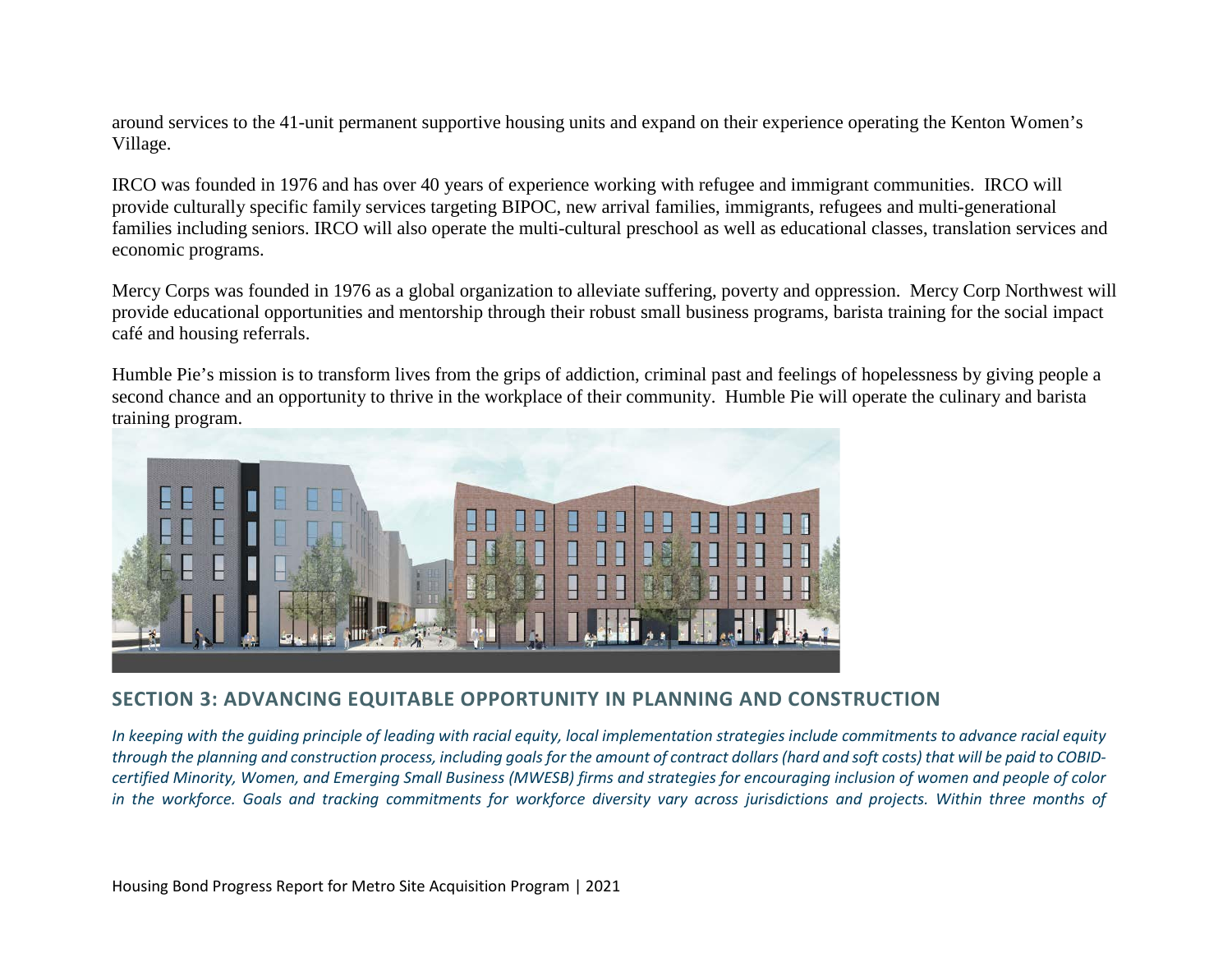*construction completion, each project will report on contracting outcomes and those tracking workforce diversity will report on workforce outcomes. This data will be included in future annual progress reports.* 

## *Describe progress toward implementing the equitable contracting and workforce strategies described in your LIS. Be sure to address the following elements:*

- *a. Progress toward achieving the equitable contracting goals and strategies in your LIS*
- *b. Progress toward advancing the workforce diversity goals and strategies in your LIS*
- *c. If applicable, work complete or underway to expand local capacity to monitor and report on contracting and workforce outcomes*

## **Elmonica Station**

REACH CDC with Colas Construction and Salazar Architect established a 35 percent minimum goal for COBID-certified hard cost and professional services. The team has set an aspirational goal of 50 percent COBID participation for hard costs and 70 percent for professional services. Both Salazar and Colas are COBID certified firms and COLAS is a BIPOC-owned prime contractor with a history of developing a racially equitable and diverse construction workforce. The project is still in the early stages of design and progress towards achieving these goals will be provided in the future.

## **74th & Glisan**

Related NW with LMC/ALMAR Impact Builders and Holst Architecture established a 35 percent minimum goal for COBID-certified hard cost and 30 percent for professional services. Holst is a certified women business enterprise and disadvantaged business enterprise. LMC is partnering with ALMAR Contracting, a BIPOC owned contractor, to help maximize participation from other BIPOC-owned subcontractors. The project is still in the early stages of design and progress towards achieving these goals will be provided in the future.

| <b>Project name</b>       | <b>Developer, General</b> | <b>Contracting goals</b><br>% of total contract<br>amounts paid to |                                              | Notes and preliminary progress       |
|---------------------------|---------------------------|--------------------------------------------------------------------|----------------------------------------------|--------------------------------------|
|                           | contractor                | <b>Project goal</b><br>(% hard costs)                              | Project goal<br>$\frac{1}{6}$ soft<br>costs) |                                      |
| <b>Elmonica Station</b>   | REACH CDC, Colas          | 35%                                                                | 35%                                          | Project is in schematic design stage |
| 74 <sup>th</sup> & Glisan | Related NW,<br>LMC/Almar  | 35%                                                                | 30%                                          | Project is in schematic design stage |
|                           |                           |                                                                    |                                              |                                      |

## *Figure 3. Equitable contracting goals and outcomes*

*For projects that provided a minimum and maximum (or "stretch") goal, please use the "minimum goal."*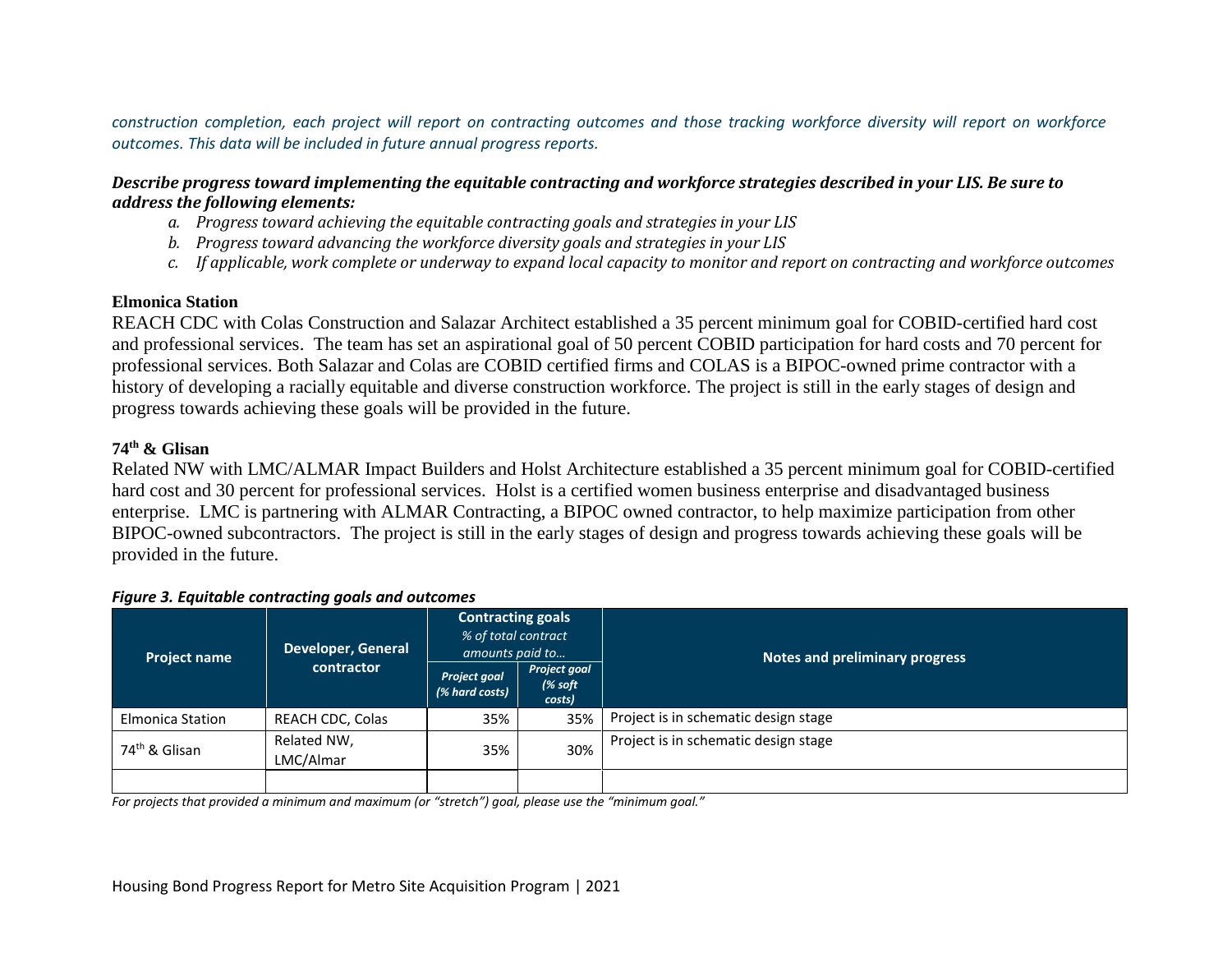| <b>Project name</b>       | Developer, General<br>contractor | <b>Workforce goals</b><br>% of total labor hours*<br>worked by |              | <b>Workforce</b><br>tracking? | <b>Prevailing</b><br>wage | Notes and preliminary progress   |                                                                                                    |  |
|---------------------------|----------------------------------|----------------------------------------------------------------|--------------|-------------------------------|---------------------------|----------------------------------|----------------------------------------------------------------------------------------------------|--|
|                           |                                  | POC.                                                           | <b>Women</b> | Appren<br><b>tices</b>        | Y/N                       | <b>BOLI, Davis</b><br>Bacon, N/A |                                                                                                    |  |
| <b>Elmonica Station</b>   | <b>REACH CDC, Colas</b>          | TBD                                                            | <b>TBD</b>   | <b>TBD</b>                    |                           | N/A                              | Not subject to prevailing wage                                                                     |  |
| 74 <sup>th</sup> & Glisan | Related NW,<br>LMC/Almar         | <b>TBD</b>                                                     | TBD          | <b>TBD</b>                    | ۷                         | <b>BOLI</b>                      | The SHS building will be built with BOLI<br>prevailing wage while the family building will<br>not. |  |
|                           |                                  |                                                                |              |                               |                           |                                  |                                                                                                    |  |

#### *Figure 4. Workforce diversity goals/outcomes (as applicable based on LIS and project)*

*For projects that provided a minimum and maximum (or "stretch") goal, please use the "minimum goal." Workforce tracking is recommended for contracts above \$250,000.*

# **SECTION 4: ADVANCING EQUITABLE HOUSING OPPORTUNITY, ACCESS, AND STABILITY**

*The guiding principles for the Affordable Housing Bond Program include commitments to lead with racial equity and to create opportunity for those who have been left behind by the region's housing market, especially communities of color, families with children and multiple generations, people living with disabilities, seniors, veterans, households experiencing or at risk of homelessness, and households at risk of displacement. Each local implementation strategy defines commitments and strategies to ensure affirmative marketing, low-barrier lease up practices, and culturally responsive programming—in addition to location priorities that affirmatively further fair housing and support community stability for those who have experienced displacement or risk of displacement. Once projects begin to lease up, data will be collected to report on marketing and lease up metrics and demographics of the initial resident population.* 

## *Describe progress toward implementing your LIS strategies for supporting fair housing access and community stability through project locations, affirmative marketing strategies, and lease up. Please highlight any best practices, lessons learned, or opportunities for improvement. Be sure to address the following:*

- *a. How locations of selected projects supported the location strategy described in your LIS, and any location priorities for future solicitations (feel free to include a map if you can)*
- *b. How projects are incorporating affirmative marketing strategies, partnerships for referral, and low-barrier lease-up*
- *c. Specific strategies for leasing permanent supportive housing units (e.g. coordinated referrals)*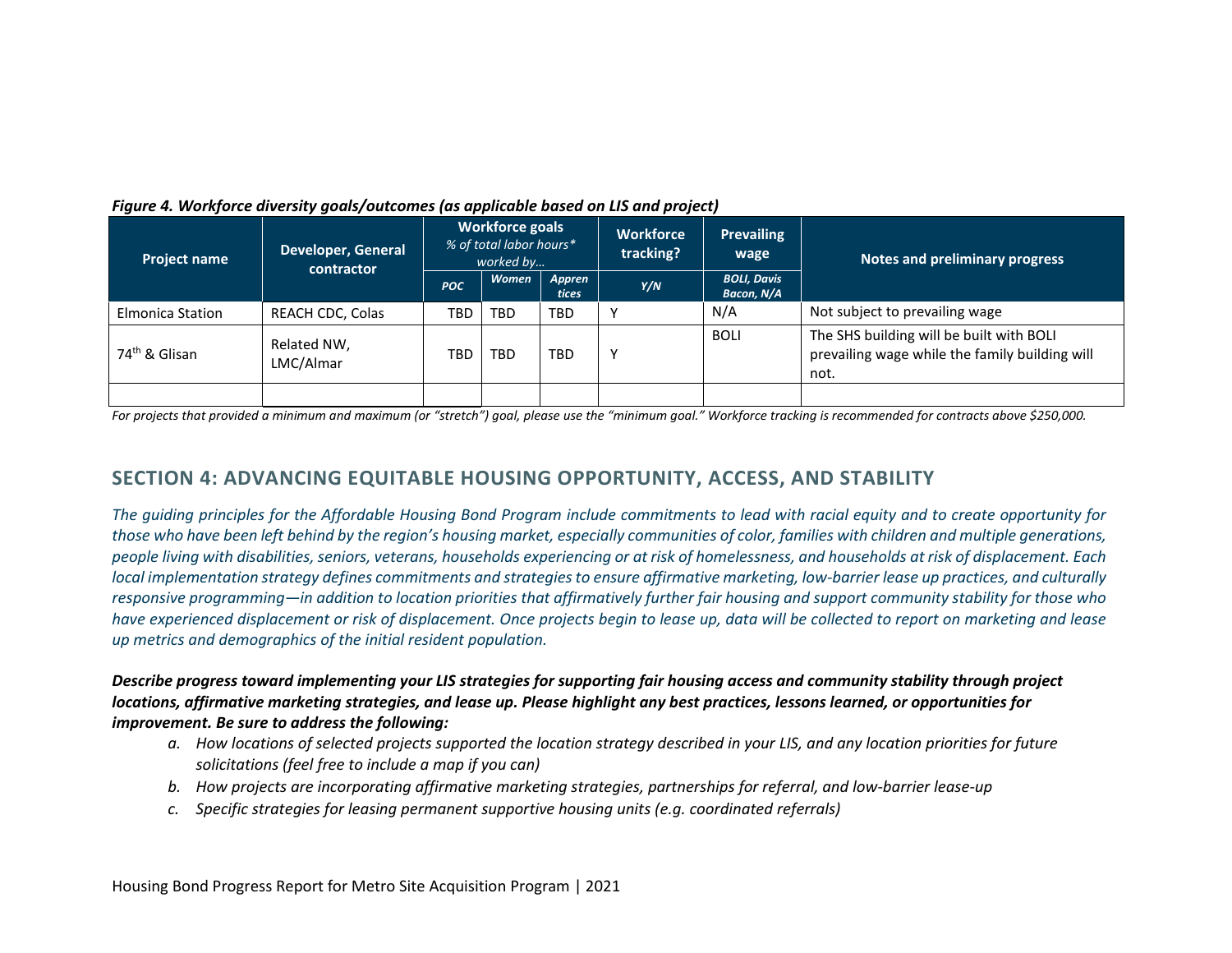- *d. Plans and partnerships to align culturally specific/responsive programming and services to meet the needs of tenants.*
- *e. If you have projects that are beginning to lease up, please feel free to share any preliminary data on demographics.*

## *Summary of project plans and partnerships for affirmative marketing and culturally responsive services*

# **Elmonica Station**

The Elmonica Station site was previously purchased by the Metro Transit-Oriented Development Program and met many of the location criteria established in the SAP's LIS. The site is within a Metro Equity Focus Area, with limited existing affordable housing, and is less than a half mile walk to MAX. It is also nearby parks and open space as well as schools and other commercial amenities.

The project commits to include low barrier to entry screening and linguistically appropriate materials and translation services that reflect community demographics that are intended to be served. The team will be developing preference policies for multigenerational housing options and for homeless youth and families to ensure greater accessibility to the targeted communities. Bienestar will support outreach, marketing, and lease-up and ensure robust visibility and outreach for the target population. Bienestar's resident services staff is 100% multi-lingual, multicultural, and brings knowledge from lived experience from communities of color. Direct marketing and outreach marketing outlets will include word-of-mouth campaign with immigrants and refugees, traditional print, radio, and online media platforms through the networks of REACH, Bienestar, the Somali Empowerment Circle and Homeplate Youth Services. The building will utilize trauma-informed and universal design standards including accessible Type A units, hearing impaired units, multi-lingual signage and maximized natural light at commons spaces.

# **74th & Glisan**

74th and Glisan was also previously purchased by the Metro Transit-Oriented Development program and met many of the location criteria established in the SAP's LIS. The site is within an area with little existing nearby affordable housing, and within an area at risk of displacement according to a City of Portland analysis. The site is also near TriMet's Route 20, a high frequency transit line, and the Route 19, scheduled to be upgraded to high frequency in the future. 74<sup>th</sup> and Glisan is near grocery stores and other commercial amenities that were established as a high priority during the SAP's initial engagement work.

The project will combat the displacement of BIPOC and immigrant families with targeted outreach, culturally specific services, and a focus on family-sized units. The development team will employ a grassroots approach for initial lease up and re-leasing efforts that begins with partner service providers such as Catholic Charities and local relationships. Project specific screening criteria will be reviewed by Related NW, Catholic Charities, Immigrant & Refugee Community Organization (IRCO), and Quantum property management. This team will set clear and consistent policy to override the screening criteria which includes credit, rental, and criminal history reviews.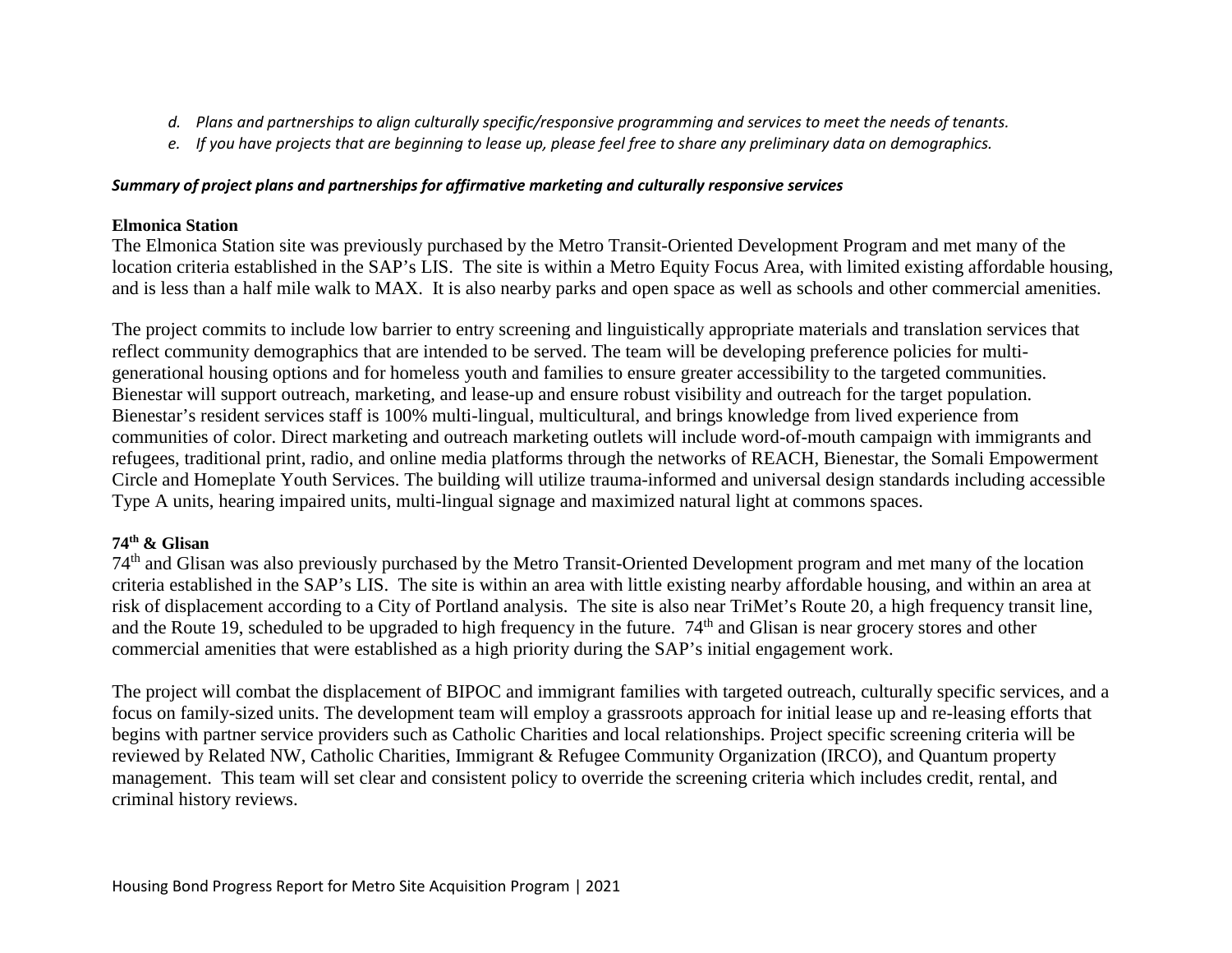The project will partner with organizations experienced in equity of service, providing culturally specific services, and those who have a strong presence in East Portland, with services that cater to local residents to provide access to services. Partners include: Catholic Charities, Immigrant Refugee Community Organization, Mercy Corps Northwest, Humble Pie, PDX Urban Gardens, and The Children's Book Bank.

| <b>Project name</b>       | Who the project seeks to serve        | Plans/partnerships for affirmative marketing                  | Plans/partnerships for responsive services                                                       |
|---------------------------|---------------------------------------|---------------------------------------------------------------|--------------------------------------------------------------------------------------------------|
| <b>Elmonica Station</b>   | Multi-gen families, homeless<br>vouth | Bienestar, Homeplate, Somali Empowerment<br>Circle, REACH CDC | Bienestar, Homeplate, Somali<br>Empowerment Circle, REACH CDC                                    |
| 74 <sup>th</sup> & Glisan | SHS and families in 2 buildings       | Catholic Charities, IRCO, Quantum                             | Catholic Charities, IRCO, Mercy Corp,<br>Humble Pie, PDX Urban Gardens, Children's<br>Book Bank. |
|                           |                                       |                                                               |                                                                                                  |

## *Physical accessibility features*

| Project name              | Number of<br>ground floor<br>units | Number of<br>ADA (Type A)<br>units | Universal design<br>(Y/N) | Notes on other accessibility elements |
|---------------------------|------------------------------------|------------------------------------|---------------------------|---------------------------------------|
| Elmonica Station          | TBD                                | <b>TBD</b>                         |                           | Project at early stages of design     |
| 74 <sup>th</sup> & Glisan | TBD                                | <b>TBD</b>                         |                           | Project at early stages of design     |
|                           |                                    |                                    |                           |                                       |

# **SECTION 5: COMMUNITY ENGAGEMENT TO INFORM PROJECT OUTCOMES**

*In keeping with the Affordable Housing Bond Program include commitments to lead with racial equity, each local implementation strategy defines commitments and strategies for ensuring that people of color and members of other historically marginalized communities are engaged in shaping project outcomes. To ensure that we can measure these outcomes, Metro is encouraging and supporting jurisdictional and development partners in collecting and reporting on demographic outcomes for community engagement. While this data is not expected to be complete/thorough for each project, the goal is to expand best practices for tracking and reporting on demographic outcomes.* 

*Describe your progress toward implementing your LIS strategies for ongoing community engagement. . Please highlight any best practices, lessons learned, or opportunities for improvement. Be sure to include the following:*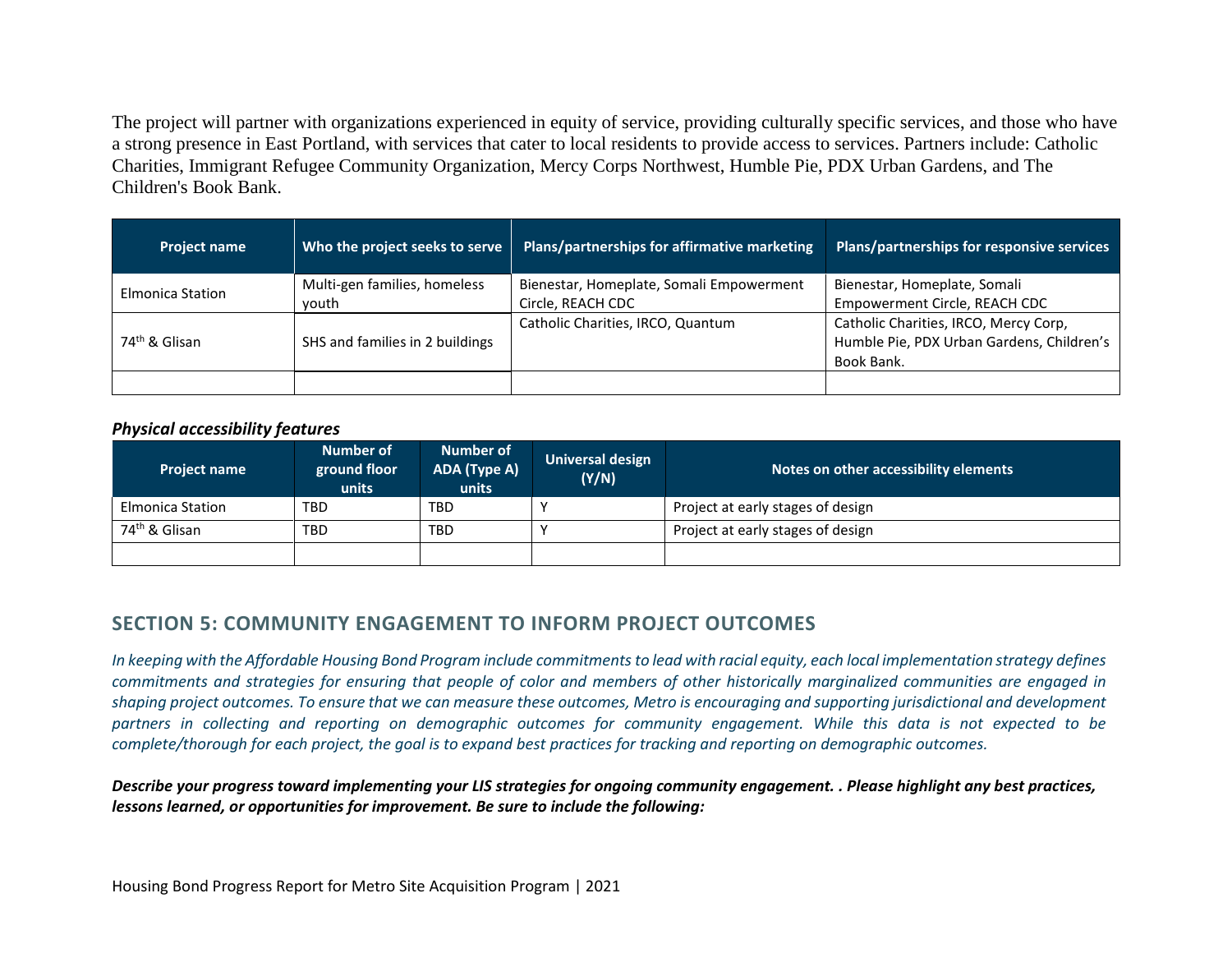- *a. Briefly summarize community engagement activities used (WHAT YOU DID, e.g. "3 listening sessions, 1 survey," etc.) and partnerships for community engagement—including completing below table.*
- *b. Summarize who participated in community engagement (WHO PARTICIPATED, e.g. 79 people participated in community engagement activities for Project X, of whom 92% had low incomes and 64% were people of color)—including completing below table.*
- *c. Summarize major themes of feedback (WHAT YOU HEARD, e.g. "participants want more large units or garden space," etc.)*
- *d. Describe themes in how feedback directly informed project implementation and outcomes (WHAT CHANGED, emphasis on feedback from communities of color and other marginalized groups)*
- *e. Use table to show number of community-engagement partnerships with community-based organizations. Use narrative to briefly describe partnerships, and outreach strategies used to encourage participation and mitigate barriers.*

#### *Summary of community engagement partnerships*

|                                 | <b>Total community-based</b><br>organizations                     | <b>Culturally specific</b><br>organizations            | <b>Faith-based organizations</b> | <b>Other community-based</b><br>organizations<br>(not culturally specific or faith)<br>based) |
|---------------------------------|-------------------------------------------------------------------|--------------------------------------------------------|----------------------------------|-----------------------------------------------------------------------------------------------|
| Number of partnerships          |                                                                   |                                                        |                                  |                                                                                               |
| List of organizational partners | Bienestar, HomePlate,<br>Somali Empowerment<br>Circle, IRCO, AYCO | Bienestar, Somali<br>Empowerment Circle, IRCO,<br>AYCO | <b>Catholic Charities</b>        |                                                                                               |

## **Elmonica Station**

Prior to submitting a proposal during the Elmonica Station solicitation process, REACH led robust community engagement process over ten weeks with countless hours of work with: community members, existing residents, civic leaders, the design and construction teams, partner representation from Bienestar, representatives from each department at REACH, and the support of a leading DEI consulting agency (Multicultural Collaborative). With the help of Anita Yap, founder of the MultiCultural Collaborative and a leader in diversity, equity, and inclusion, the development team met with numerous community stakeholder groups and individuals in Washington County and at existing REACH properties. This outreach was conducted through focus groups, one-on-one interviews, and a multi-lingual online survey that received 125 responses.

Two of the key takeaways from initial community engagement were a desire to foster a sense of community, belonging, and pride from the moment residents and visitors approach the building, and the need to provide ongoing supportive services that meet the needs of youth experiencing homelessness. The conceptual design reflects this input with a site plan that weaves together indoor and outdoor amenity spaces, two outdoor plazas, covered pathways, and a woonerf or festival street. Community input is also reflected in the placement of studio units next to three-bedroom units to support convenient multi-generational living options with a family member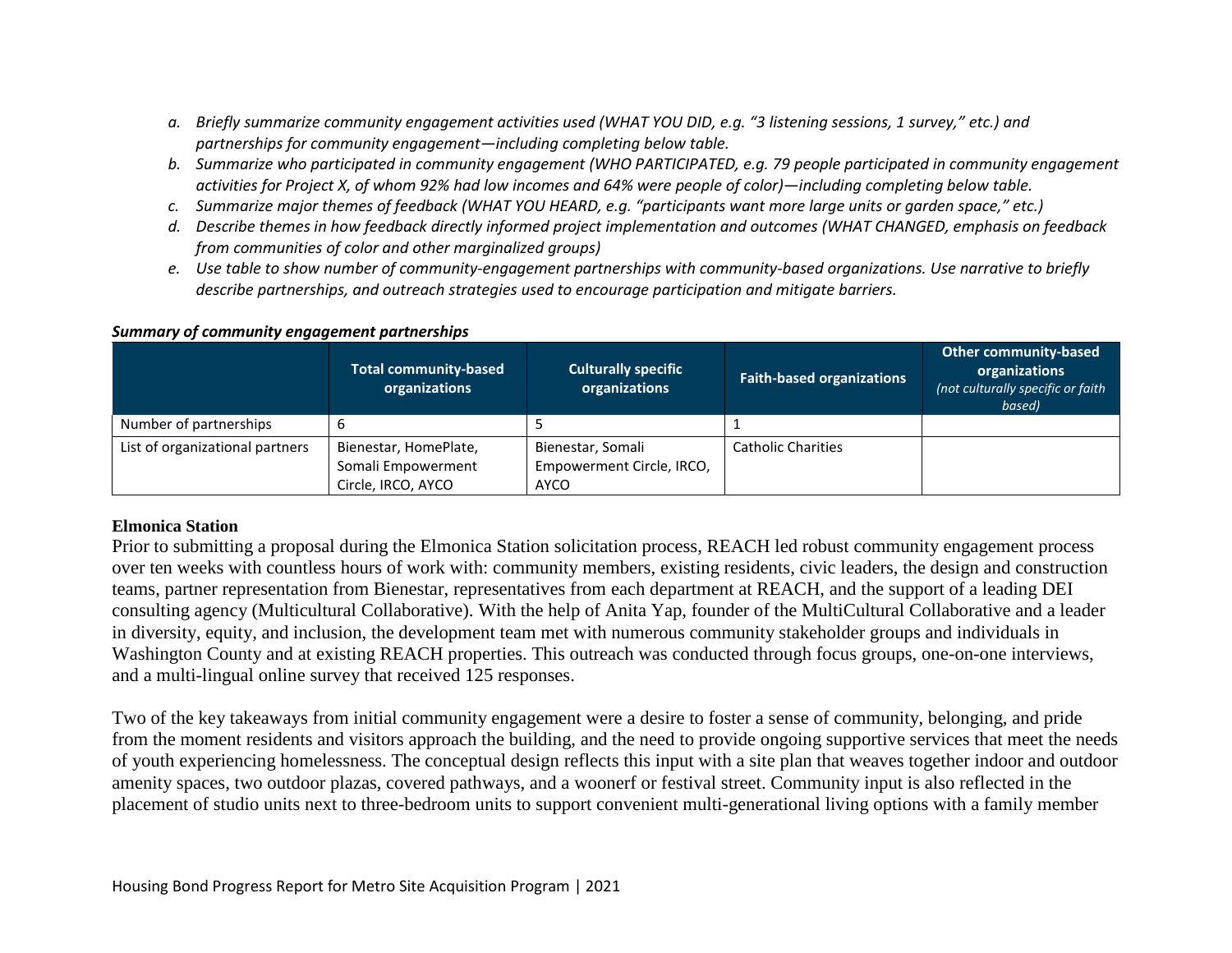next door. The project team also learned of the deep need to support youth experiencing homelessness with a place to participate in supportive services and programming, leading to talks with HomePlate Youth Services to be a service partner.

As the project proceeds through the early design stages, REACH is continuing to engage focus groups to refine the project. Since selected as the preferred developer, REACH and Salazar Architect have met with BIPOC, people with a history of housing instability, and people with disabilities organized in four focus groups organized by HomePlate (six participants), Bienestar (seven participants), the City of Beaverton (five participants), and the Somali Empowerment Circle (nine participants). REACH is incorporating this feedback into the building design process and making revisions to building unit mix and communal space design.

## **74th & Glisan**

Metro organized two community engagement activities to help create a statement of values for new affordable housing at its property on 74th and Glisan. A stakeholder group made up of 18 people from communities affected by housing instability and houselessness, including BIPOC community members, people who have been houseless and/or have lived in low income housing, and people who live and work near the site created a draft set of these values. Additional feedback through was provided through a survey sent to constituents of the stakeholder group and interested parties. These values were included in PHB's developer solicitation and respondents were scored on their proposal's responsiveness to thee values. Two members of the stakeholder group also participated in the evaluation and scoring of proposals. A 25 page detailed report on this outreach process can be found [here.](https://www.oregonmetro.gov/sites/default/files/2021/03/31/Glisan-affordable-housing-engagement-report-20210330.pdf)

Related NW will continue and evolve this culturally and linguistically responsive community engagement by working with We All Rise, a BIPOC-led consulting firm, along with partnerships between Catholic Charities and the Immigrant Refugee Community Organization. We All Rise's stakeholder engagement plan includes stakeholder reports at each phase of the project and ensuring the public has an opportunity to co-collaborate with the project team. There will be at least 3 focus groups in each phase, supplemented by interviews that will be conducted with stakeholders unable to attend focus groups. Outreach will also include direct mailers within a ¼ mile radius, articulating timelines, meetings, surveys, and general information. The project team plans to conduct at least 10 interviews. We All Rise intends to conduct targeted outreach in the form of direct emails and social media messaging once aspects of the project are finalized. The first phase of community engagement by We All Rise will be completed before finalizing the schematic design of the project.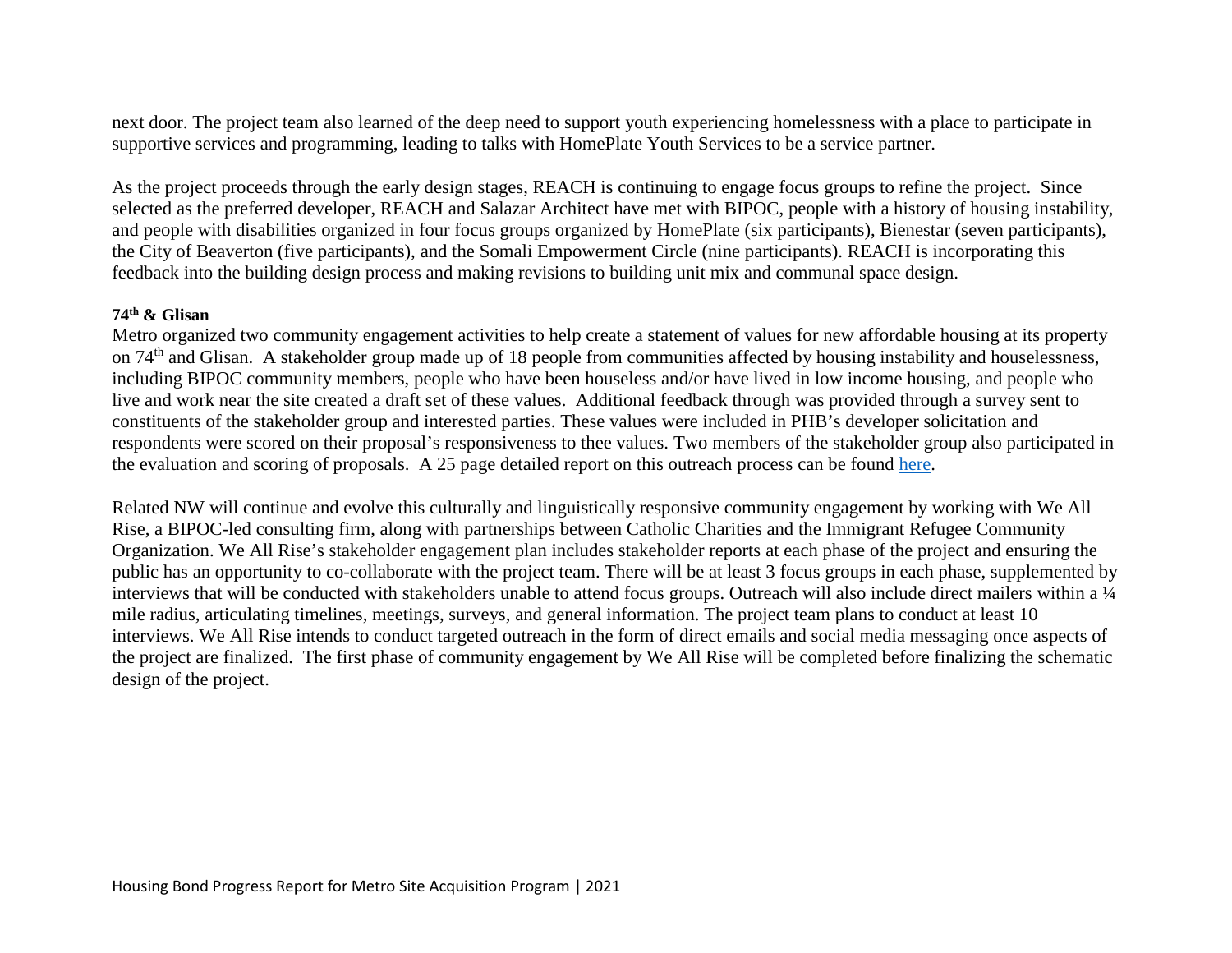# *Summary of community engagement outcomes*

|                                          |                                  |                                        |                                                                 | Of those reporting demographics |                                 |                                   |                                         |                                           |                                      |                                                        |  |  |
|------------------------------------------|----------------------------------|----------------------------------------|-----------------------------------------------------------------|---------------------------------|---------------------------------|-----------------------------------|-----------------------------------------|-------------------------------------------|--------------------------------------|--------------------------------------------------------|--|--|
| <b>Project or</b><br>engagement<br>event | <b>Total</b><br>participan<br>ts | Were<br>demographics<br>tracked? (Y/N) | If yes, how<br>many<br>voluntarily<br>reported<br>demographics? | % people<br>of color            | % people<br>with low<br>incomes | % older<br>adults<br>(over $60$ ) | % limited<br>English<br>proficien<br>cy | %<br><i>immigrants</i><br>and<br>refugees | % existing<br>tenants in<br>building | % people<br>who have<br>experience<br>homelessn<br>ess |  |  |
| Glisan Survey                            | 839                              |                                        | 94%                                                             | 41%                             | 43%                             | <b>NA</b>                         | <b>NA</b>                               | <b>NA</b>                                 | <b>NA</b>                            | 32%                                                    |  |  |
|                                          |                                  |                                        |                                                                 |                                 |                                 |                                   |                                         |                                           |                                      |                                                        |  |  |
|                                          |                                  |                                        |                                                                 |                                 |                                 |                                   |                                         |                                           |                                      |                                                        |  |  |